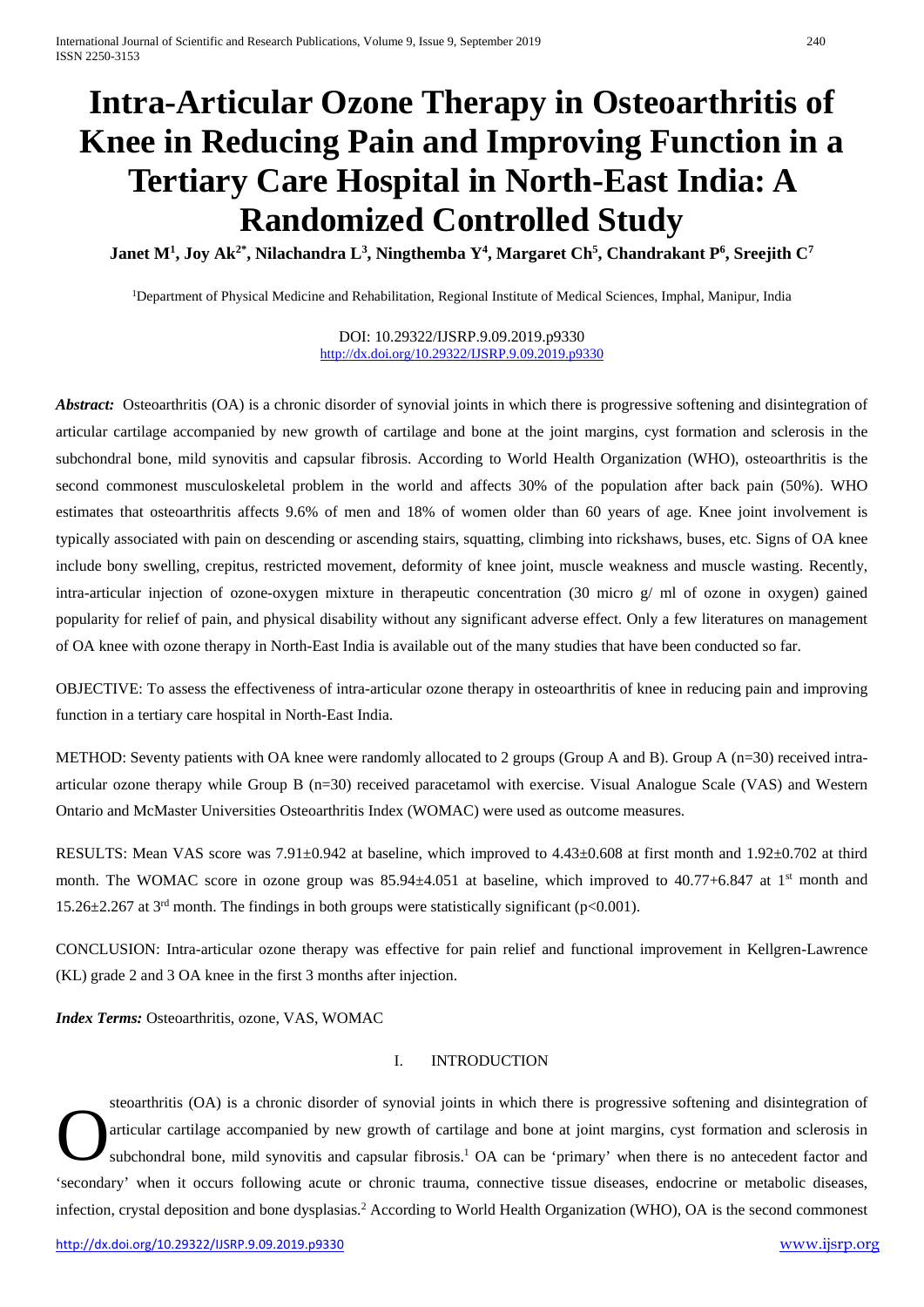musculoskeletal problem in the world (30%) after back pain (50% ).3 WHO estimates that OA affects 9.6% of men and 18 % of women older than 60 years.<sup>4</sup> The prevalence of osteoarthritis in India is 22% to 39%.<sup>5</sup> The major risk factors associated with osteoarthritis knee are female gender, obesity, occupational knee bending, physical labour, metabolic diseases like diabetes, fluorosis and chondrocalcinosis.3 The articular cartilage is devoid of nerve endings, hence the pain in osteoarthritis originate from other structures like stretching of nerve endings in periosteum covering osteophytes, joint instability, stretching of joint capsule or ligaments, synovitis and muscle spasm. Synovitis in osteoarthritis may be due to phagocytosis of shards of cartilage and bone from abraded joint surface. In other cases, immune complexes, containing antigens derived from cartilage matrix may be sequestrated in collagenous tissues of the joint, leading to low grade synovitis.<sup>6</sup>

The cardinal symptom of osteoarthritis knee is pain in and around the joint. Knee joint involvement is typically associated with pain on descending or ascending stairs, squatting for toilet, climbing into rickshaws, buses, private vehicles, etc. Signs of OA knee include bony swelling, crepitus, restricted movement, deformity of knee joint, muscle weakness and muscle wasting. Occasionally, the knee show signs of inflammation and effusion.<sup>3</sup> Laboratory tests may be done to rule out metabolic arthropathy like gout and inflammatory arthritis. Analysis of synovial fluid in OA reveals a WBC count of less than 2000/cumm with mononuclear cell predominance, without any crystals. 7 Standard radiographs are the most common investigations in osteoarthritis knee, which is best demonstrated in weight bearing X-rays. The earliest feature is joint space narrowing, and it is also used as a measure of progression of osteoarthritis knee. Osteophytes, subchondral bone sclerosis, subchondral cysts, deformity, loose bodies and calcification are the other changes. Ultrasound is useful in assessing changes in periarticular structures like Baker's cyst. MRI is rapidly developing into a tool for evaluation of cartilage in osteoarthritis.<sup>3</sup> Radiological disease progression is measured by Kellgren-Lawrence (KL) Score [Table 1]. 8

|         | Possible osteophytes               |  |  |  |
|---------|------------------------------------|--|--|--|
| Grade 1 | Doubtful narrowing of joint space  |  |  |  |
|         | Definite osteophytes               |  |  |  |
| Grade 2 | Definite narrowing of joint space  |  |  |  |
|         | Multiple osteophytes               |  |  |  |
| Grade 3 | Definite narrowing of joint space  |  |  |  |
|         | Some sclerosis                     |  |  |  |
|         | Possible deformity of contour      |  |  |  |
|         | Large osteophytes                  |  |  |  |
| Grade 4 | Marked narrowing of joint space    |  |  |  |
|         | Severe sclerosis                   |  |  |  |
|         | Definite deformity of bone contour |  |  |  |

| Table 1: Kellgren-Lawrence (KL) Score |
|---------------------------------------|
|---------------------------------------|

The goals of osteoarthritis management are to decrease pain, improve function in activities of daily living (ADL), prevent and correct deformity, and slow down the progression of disease. Among non-pharmacological measures, patient education about the disease and joint protection measures like avoidance of squatting, prolonged standing, climbing stairs, limitation of excess joint loading by weight reduction are important. Isometric strengthening exercises of quadriceps, hamstring hip extensors and abductors are encouraged. Orthotic shoes, knee braces and walking aids like canes, crutches, when used properly lead to pain relief with improved function.3 Pharmacological measures include acetaminophen and selective COX-2 inhibitors like meloxicam, celecoxib, etoricoxib, etc.<sup>6</sup> Intra-articular steroids are given if there is evidence of acute inflammation and joint effusion. A maximum of three intra-articular steroid injections can be given in the same joint. Surgical measures include osteotomy, arthroplasty,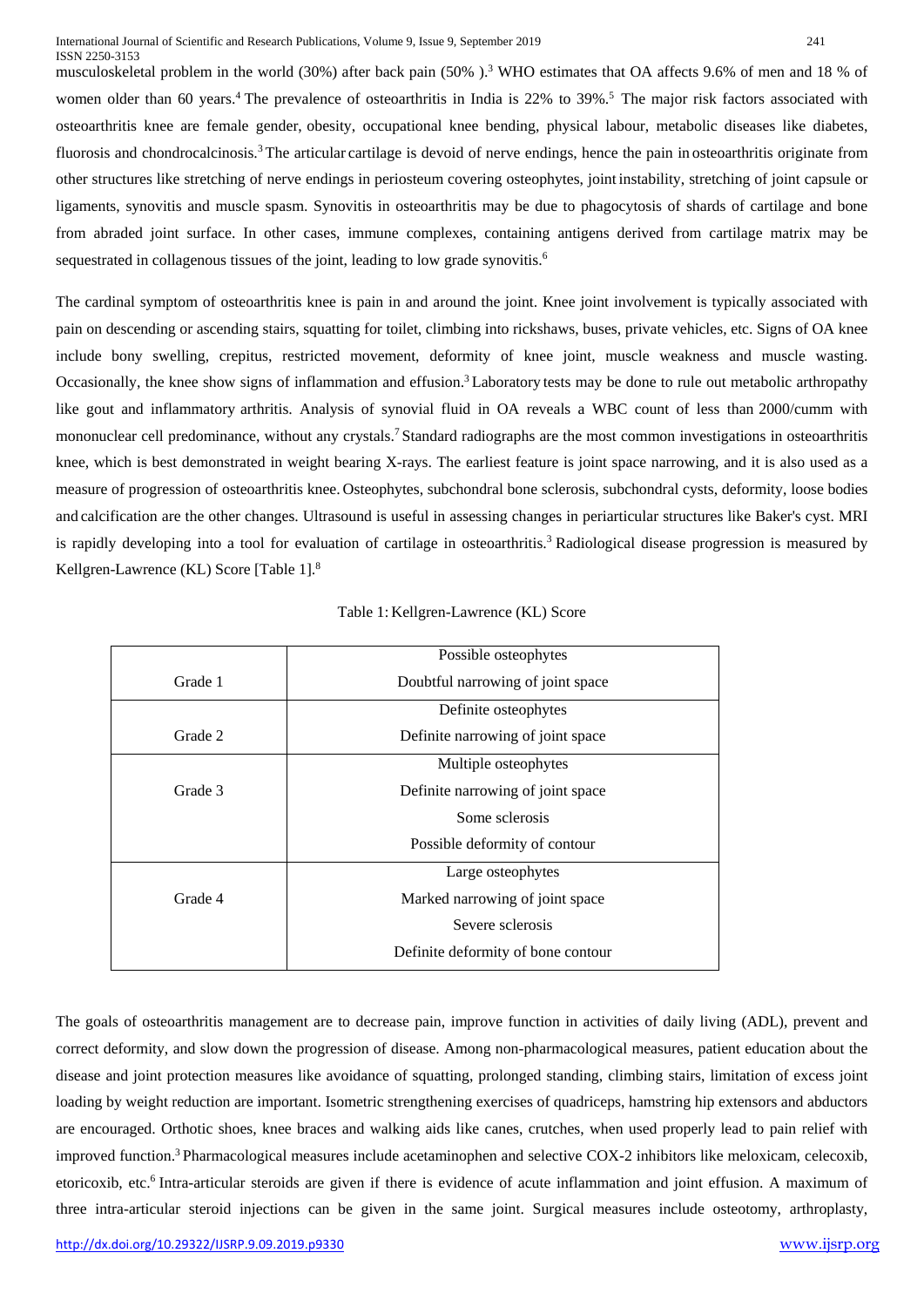synovectomy, loose body removal, debridement,etc with varying grades of efficacies.<sup>3</sup> Recently, intra-articular injection of ozoneoxygen mixture  $(0_3-0_2)$  in therapeutic concentration (30 micro g/ ml of ozone in oxygen) gained popularity for relief of pain, ssstiffness and physical disability without any significant adverse effect. Ozone referred to as  $O_3$ , is the triatomic state of oxygen. It is colourless, pungent in odour, explosive in liquid or solid form and has a half-life of 20 minutes only. Increase in temperature decreases its half-life.<sup>9</sup>Corona discharge, ultraviolet and cold plasma generators are the main types of ozone generators. Ozone is gradually gaining popularity in various medical fields especially in pain management. This study was conducted since there is no literature on OA knee management with ozone therapy in North-East India. Moreover, the population of North-East India usually carry out daily activities at floor level thereby, increasing the chances of developing osteoarthritis. So we have taken up this study to find out the effectiveness of intra-articular ozone in OA knee for pain control and functional improvement.

## II. MATERIALS AND METHOD

A randomized controlled study on 70 patients with knee pain attending the Department of Physical Medicine and Rehabilitation, Regional Institute of Medical Sciences (RIMS), Imphal, India, was conducted from October 2014 to April 2016. Approval from the Research Ethics Board, RIMS, Imphal was taken before starting the study and written informed consent was obtained from all subjects.

Patients with primary OA of KL grade 2 and 3 aged 51-70 years with BMI < 30 who were willing to co-operate and give consent with no other medical or neurological complications were included in the study. However, patients with secondary OA, metabolic disease of bone and inflammatory joint disease were excluded from the study.

Randomization was done using block of four methods.

Patients enrolled in the study were assigned to two groups, A and B [Table 2].

Group A (intervention group) received 10ml of intra-articular ozone with tablet Paracetamol 500mg twice a day and isometric quadriceps and hamstrings strengthening exercise while, Group B (study group) received Paracetamol and exercise.

Study variables were age, gender, BMI, occupation and side of affection.

| <b>Variables</b>         | <b>Study Group (Ozone) N</b> | <b>Control Group (Paracetamol) N</b> | $\mathbf{p}$ – value |
|--------------------------|------------------------------|--------------------------------------|----------------------|
|                          | (%)                          | (%)                                  |                      |
| <b>Mean Age</b>          | $62.11 \pm 5.48$             | $64 + 5.19$                          |                      |
| <b>Gender</b>            |                              |                                      |                      |
| Male                     | 13(37.1)                     | 22(62.9)                             |                      |
| Female                   | 22(62.9)                     | 13(37.1)                             |                      |
| Occupation               |                              |                                      |                      |
| Housewife                | 16(45.7)                     | 19(54.3)                             |                      |
| <b>Business</b>          | 5(14.3)                      | 6(17.1)                              | p > 0.05             |
| Teacher                  | 9(25.7)                      | 6(17.1)                              |                      |
| Farmer                   | 5(14.3)                      | 4(11.4)                              |                      |
| BMI                      |                              |                                      |                      |
| Normal                   | 11(31.4)                     | 14(40)                               |                      |
| Obesity Grade 1          | 24(68.6)                     | 21(60)                               |                      |
| <b>Site Of Affection</b> |                              |                                      |                      |

Table 2: Baseline characteristics of patients in ozone and Paracetamol groups

<http://dx.doi.org/10.29322/IJSRP.9.09.2019.p9330> [www.ijsrp.org](http://ijsrp.org/)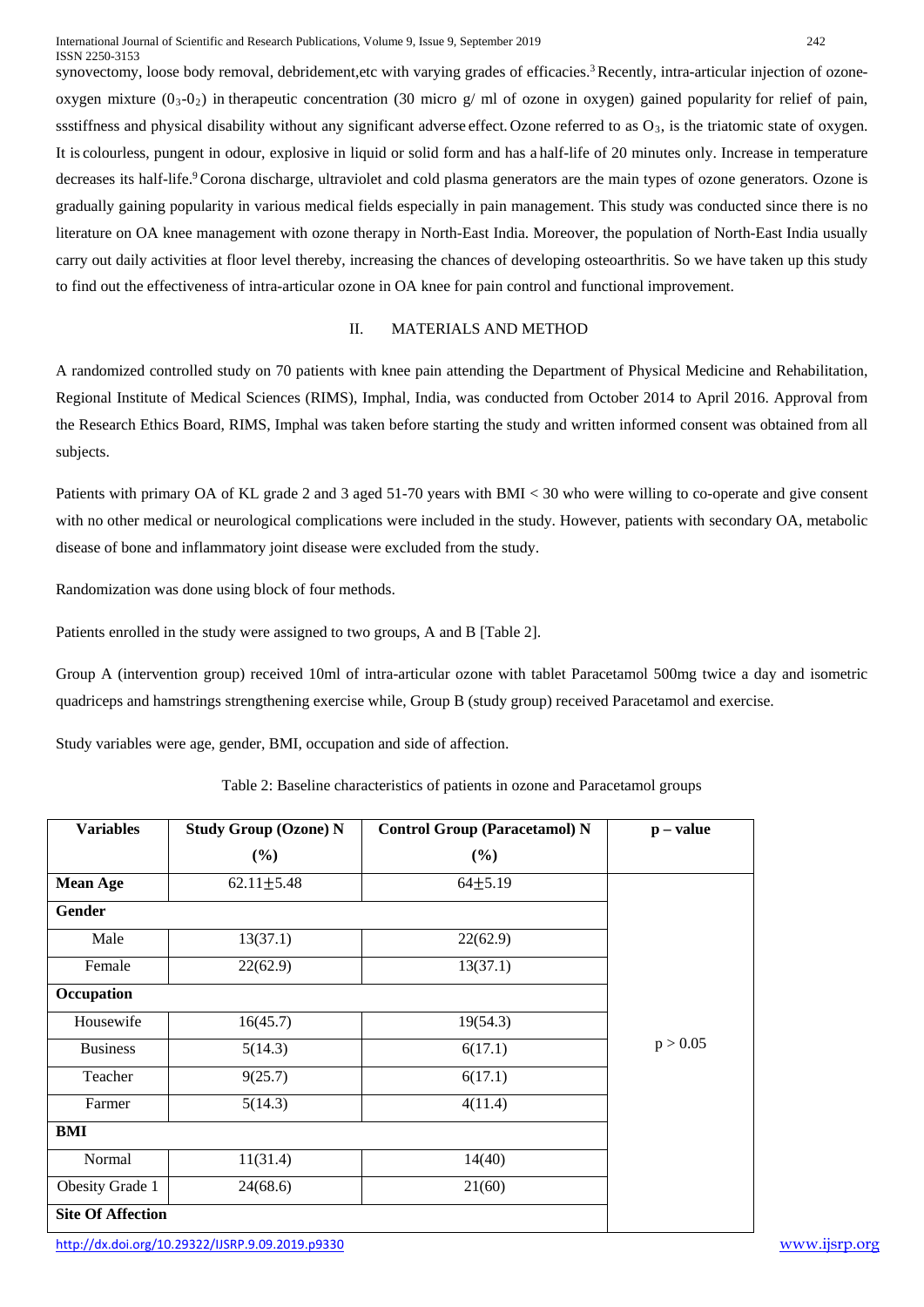International Journal of Scientific and Research Publications, Volume 9, Issue 9, September 2019 243 ISSN 2250-3153

| Right        | 15(42.9) | 16(45.7) |  |
|--------------|----------|----------|--|
| Left         | 1(2.9)   | 0(0.0)   |  |
| <b>B</b> oth | 19(54.3) | 19(54.3) |  |

The baseline characteristics of the two groups had no significant differences with p value more than 0.05. Study tools included a pre tested proforma, X- ray of both knees in standing (AP view) and Medical Ozone Generator: Chemotronics, Made in India (Model No: MD/OG-60S). Release of pungent smell and perforation of gloves were used to confirm the generation of ozone.

Pain measured by Numerical Visual Analogue Scale (VAS) and functional disability measured by Western Ontario and McMaster Universities Osteoarthritis Index (WOMAC) were the outcome measures.

In ozone group (intervention group) patients were placed in supine position with knee(s) at the edge of table in flexion. Proper aseptic and antiseptic measures were taken. Joint fluid if present, was aspirated. After localizing the patella, a 21G needle was inserted using the infero-lateral approach and 10ml of ozone was injected slowly. Then routinely, ten repetitions of passive flexion-extension movements of the knee were done to distribute ozone throughout the joint.

Assessments were done at baseline, 1<sup>st</sup> and 3<sup>rd</sup> month.

#### III. STATISTICAL ANALYSIS

Data analysis was performed by Statistical Package for Social Sciences (SPSS) version 21. For descriptive data, mean and standard deviation were used. For calculating the significance of the study, paired "t" test was used. For comparing between means, Analysis of Variance (ANOVA) was taken into consideration and p <0.05 was taken as level of significance.

#### IV. RESULTS

There were no significant differences in baseline characteristics of the two groups in pain, functional ability and medication use and hence were comparable. The mean age of patients was  $62.11 \pm 5.48$  in the intervention group out of which 13(37.1%) were males and  $22(62.9%)$  females and  $64.63\pm5.19$  in the control group of which  $22(62.9%)$  were males and  $13(37.1%)$  females. The pain intensity as measured by VAS score showed significant reduction at the follow up periods in ozone group. The mean VAS score was 7.91 $\pm$ 0.942 at baseline, which improved to 4.43 $\pm$ 0.608 at the first follow up and 1.92 $\pm$ 0.702 at second follow up [Table 3].

| Group       | VAS at<br>baseline<br><b>Mean</b> (SD) | VAS at $1st$<br>month<br>Mean (SD) | VAS at 3 <sup>rd</sup> month<br>Mean (SD) | <b>Effect Size</b> | p value |
|-------------|----------------------------------------|------------------------------------|-------------------------------------------|--------------------|---------|
| Ozone       | 7.91(0.74)                             | 4.43(0.61)                         | 1.92(0.70)                                | 0.05               | < 0.001 |
| Paracetamol | 7.00(0.73)                             | 5.23(0.91)                         | 5.34(0.80)                                |                    |         |

Table 3: Repeated measures ANOVA for differences in VAS score over time between the groups (n=70)

The effect size of change in pain as measured by VAS scores over time between the two groups was 0.05 and was found to be statistically significant (p=0.001) [Table 3].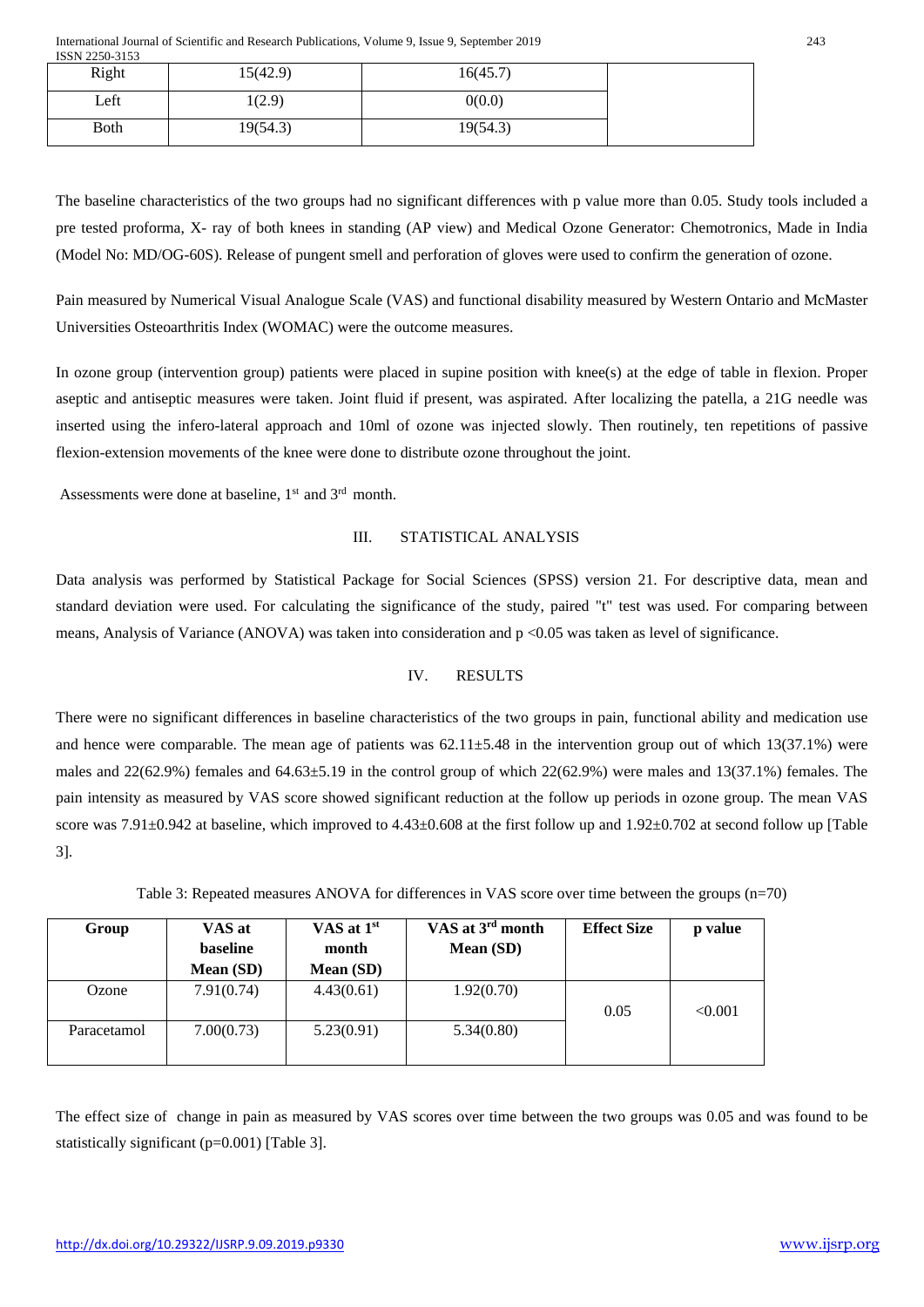

Figure 1: A graph plot of the mean VAS scores from baseline to 3<sup>rd</sup> month of follow up

| Table 4: Repeated measures ANOVA for differences in WOMAC score over time between the groups (n=70) |  |  |  |
|-----------------------------------------------------------------------------------------------------|--|--|--|
|                                                                                                     |  |  |  |

| Group       | <b>WOMAC</b> at | <b>WOMAC</b> at | <b>WOMAC</b> at | <b>Effect Size</b> | p value |
|-------------|-----------------|-----------------|-----------------|--------------------|---------|
|             | baseline        | $1st$ month     | $3rd$ month     |                    |         |
|             | Mean (SD)       | Mean (SD)       | Mean (SD)       |                    |         |
| Ozone       | 85.94(4.05)     | 40.77(6.85)     | 15.26(2.26)     |                    |         |
|             |                 |                 |                 | 0.252              | < 0.001 |
| Paracetamol | 70.80(5.84)     | 45.80(9.35)     | 45.23(9.22)     |                    |         |
|             |                 |                 |                 |                    |         |



Figure 2: A graph plot of the mean WOMAC scores from baseline to 3<sup>rd</sup> month of follow up

The effect size of change in function as measured by WOMAC scores over time between the two groups was 0.252 and was found to be statistically significant  $(p=0.001)$  [Table 4].

## V. DISCUSSION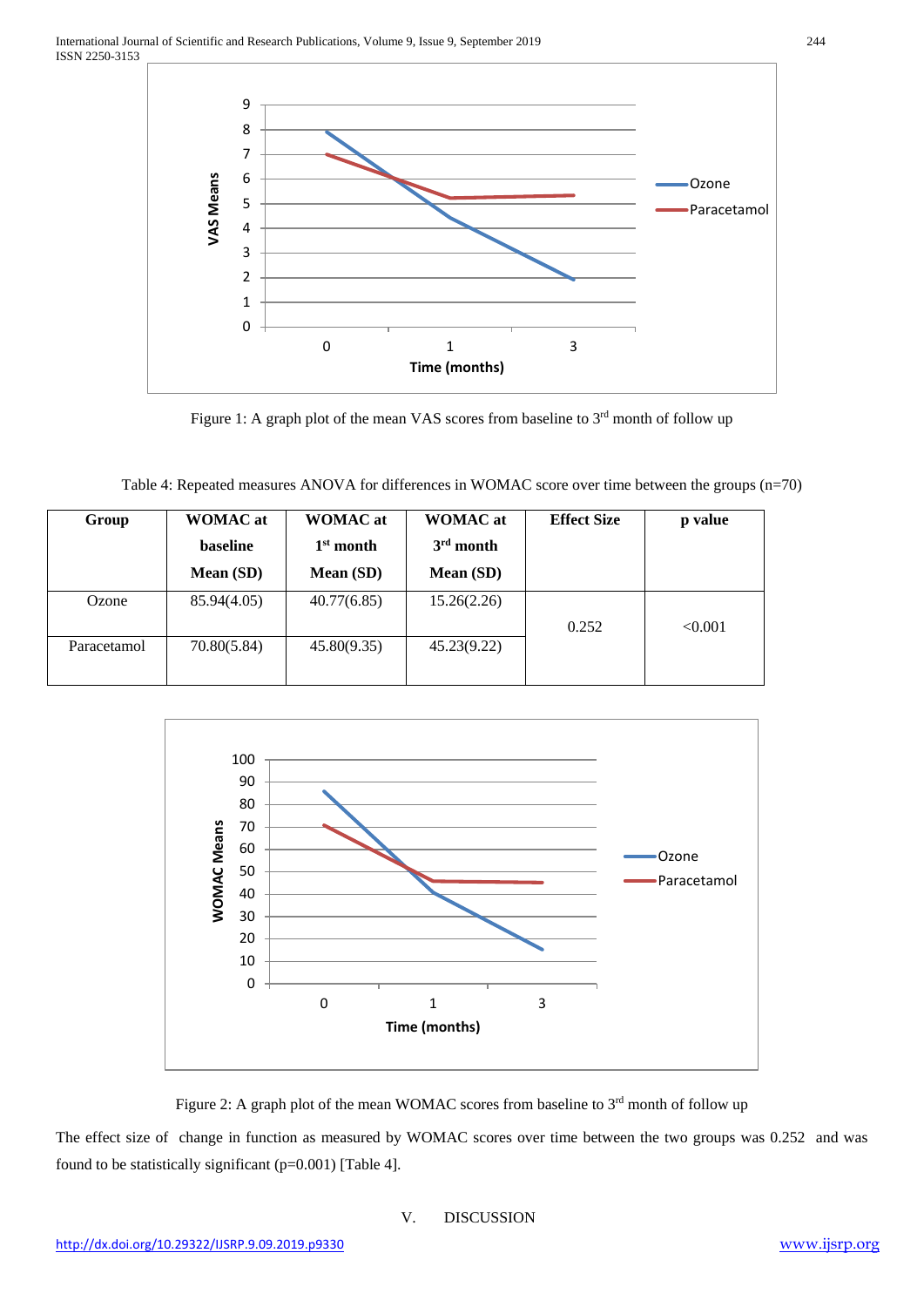This study showed that age is an important factor for occurrence of osteoarthritis of knee. The mean age of patients was  $62.11\pm5.48$  years, which is similar to a study done by Iqbal MN et al.<sup>10</sup> The increase in OA with age is likely a consequence of biologic alterations that occur with the aging process. These include decreased strength, decline in proprioception, a decreased response of chondrocytes by growth factors, and age-related accumulation of glycation end products, which is a haphazard process impairing the function of cartilage.<sup>11</sup> Majority of the patients were females constituting  $22(62.9 %)$  of total study population which suggests that osteoarthritis is more prevalent in female population as supported by many literatures. Among the study population, housewives (45.7%) were mainly affected followed by teachers (25.7%).This findings correlates with a study done by Felson  $DT^{12}$  in which he found that occupations characterized by repetitive joint loading and knee bending increases the risk of developing osteoarthritis.

The findings in improvement of pain with ozone therapy corresponds to the study done by Al-Jaziri et al.<sup>13</sup> Their study validated the analgesic effect of ozone injection on osteoarthritis of joints and spine. Another study by Bocci VA et al<sup>14</sup> also validated ozone having anti-inflammatory and analgesic effect. This study also showed functional improvement as measured by WOMAC Score in both the groups.

All patients completed the study. However, one patient developed swelling of the joint and three patients had increased in pain following ozone injection which subsided within 48 hours. No adverse reaction occurred in any patient in both the groups, which suggests that ozone therapy in osteoarthritis knee is safe, if not otherwise contraindicated. In a study done by Gheza et al<sup>15</sup> on ozone therapy, established that it is a simple technique with no complication for pain relief in knee pain particularly in early OA and soft tissue therapy inflammation.

Non-blinded study, small sample size and shorter follow up are the main limitations of the study.

#### VI. CONCLUSION

Single intra-articular ozone therapy is effective for pain relief and functional improvement in OA knee (Grade 2 and 3) in the first 3months after injection. However, larger sample size with a long term follow up will be necessary to see if the improvement is maintained.

#### **REFERENCES**

- 1. Solomon L. Osteoarthritis. In: Solomon L. Warwick D. Nayagam S. editors. Apley's System of Orthopaedic and Fractures. 9th ed. London: Holder Arnold; 2010.p.85-102.
- 2. Nucotola TR, Freeman ED, Brown DP. Rheumatology. In: Cuccurullo SJ, editor. Physical Medicine and Rehabilitation Board Review. 3rd ed. New York: Demos Medical; 2010.p.95-145.
- 3. Das SK. Osteoarthritis. In: Rao URK, Mahendranath KM, Misra R, Gupta SJ, Handa R, Mahajan A, et al. Manual of Rheumatology. 4<sup>th</sup> ed. Mumbai: National Book Depot; 2014.p.362-8.
- 4. WHO Technical Report Series. The burden of musculoskeletal conditions at the start of the new millennium: Report of a WHO Scientific Group, Geneva. World Health Organization 2003; Report No: No 919.
- 5. Pal CP, Singh P, Chaturvedi S, Pruthi KK, Vij A, Epidemiology of knee osteoarthritis in India and related factors. Indian J Orthop 2016;50(1):518-22.
- 6. Brant KD. Osteoarthritis. In: Kasper DL, Fauci AS, Longo DL, Brauwald E, Hauser SL, Jameson JL, editors. Harrison's Principles of Internal Medicine.18<sup>th</sup>ed. New York: The McGraw Hill;2005.p.2036-45.
- 7. Dugados M. Synovial fluid cell analysis. Baillieres Clin Rheumatol 1996;10(3):519-34.
- 8. Link TM, Steinbch LS, Ghoah S, Ries M, Lu Y, Lane N, et al. Osteoarthritis: MR Imaging findings in different stages of disease and correlation with clinical findings. Am J Roentgenol 2003;226(2):476-88.
- 9. Paolo N, Bocci V, Gaggioti E. Ozone therapy editorial review. Int J Artif Organs 2004;27(3):168-75.
- 10. Iqbal MN, Haidri FR, Motiani B, Mannan A. Frequency of factors associated with knee osteoarthritis. J Pak Med Assoc 2011;61(8):786-9.
- 11. Verzijl N, Bank RA, Tekoppele JM. Aging and osteoarthritis: A different perspective. Curr Opin Rheumatol 2003;15(5):616-22.
- 12. Felson DT. An update on the pathogenesis and epidemiology of osteoarthritis. Radiol Clin N Am2004;42(1):1-9.
- 13. Al-Jaziri AA, Mahmoodi SM. Painkilling effect of ozone-oxygen injection on spine and joint osteoarthritis. Saudi Med J 2008;29(4):553-7.